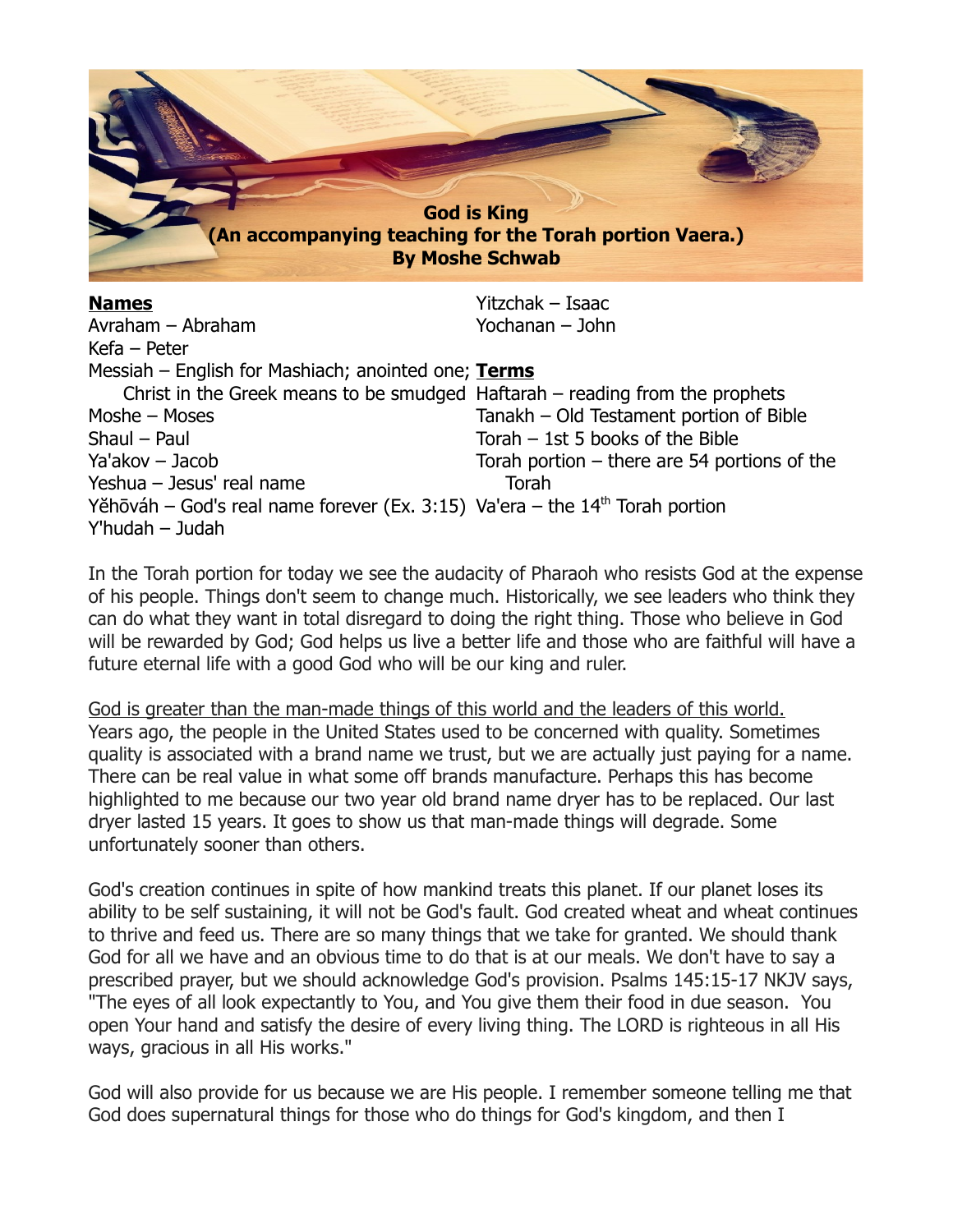experienced that happening to me as I was serving Him. It seemed obvious to me; God's provision got my attention. Yeshua said in Matthew 6:31-34, "Therefore do not worry, saying, 'What shall we eat?' or 'What shall we drink?' or 'What shall we wear?' For after all these things the Gentiles seek. For your heavenly Father knows that you need all these things. But seek first the kingdom of God and His righteousness, and all these things shall be added to you. Therefore do not worry about tomorrow, for tomorrow will worry about its own things. Sufficient for the day is its own trouble." Putting God in His proper place in our lives is the most important thing we can do.

Think about that in relation to what God has created. His creation continues on and is self sustaining. We plant one seed and get food and multiple seeds in return.

This is an amazing thought when we apply it to keeping God's commandments. Is it possible that life is self sustaining through God's ways? How might we experience this? God's protection.

God's provision.

God leading us through the Holy Spirit.

When I was in the jungle, peoples' lives changed as they applied God's word to their lives. Their lives got better by just following God's commandments. Their lives produced good fruit so to speak. This is not a novel idea.

The Bible says that our lives can produce fruit. Isn't that interesting? Yeshua talks about this. Matthew 7:15-20 NKJV:

"Beware of false prophets, who come to you in sheep's clothing, but inwardly they are ravenous wolves. You will know them by their fruits. Do men gather grapes from thornbushes or figs from thistles? Even so, every good tree bears good fruit, but a bad tree bears bad fruit. A good tree cannot bear bad fruit, nor can a bad tree bear good fruit. Every tree that does not bear good fruit is cut down and thrown into the fire. Therefore by their fruits you will know them."

Yeshua says that those who bring bad fruit may appear to be okay, but they are not. Wheat produces food for us because that is how it was designed by God. God created us and knows how we best should live. When we follow God's design for life by keeping His commandments, we are following the natural good process that we were designed for. Unlike wheat, God gave us a free will to either produce good fruit in our lives or bad fruit.

Yeshua said that those who produce bad fruit will be destroyed; this probably correlates to the end time when those who don't follow God's natural order will end up in the lake of fire. I'm not making this up. Revelation 21:8 NKJV says, "But the cowardly, unbelieving, abominable, murderers, sexually immoral, sorcerers, idolaters, and all liars shall have their part in the lake which burns with fire and brimstone, which is the second death." So, put forth effort into doing what is right.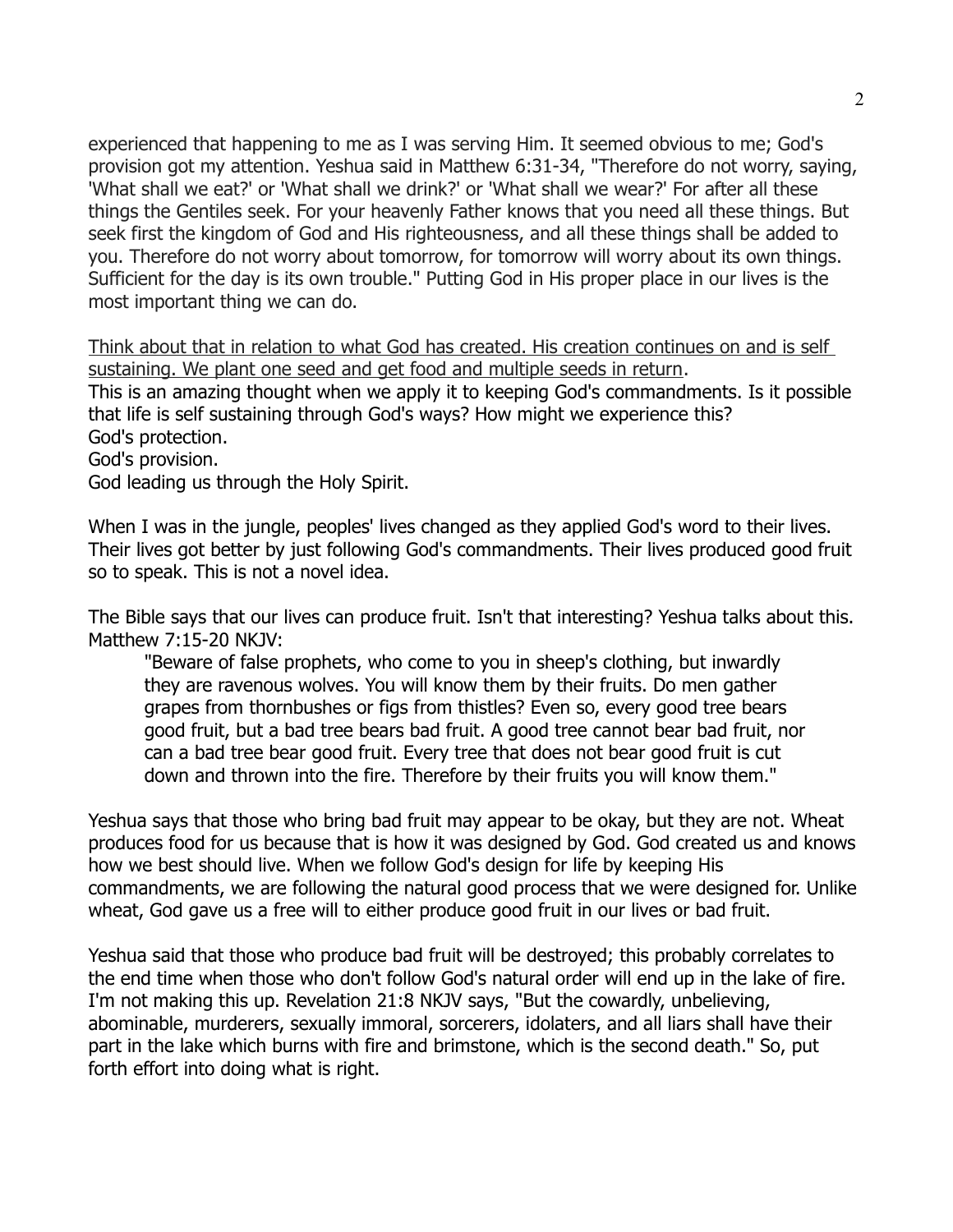The world packs up its godless ways and presents them to us.

When we go to the grocery store, at times we will see people stocking the shelves with food. They will be filling up the shelves from the boxes of supplies that were ordered for the store. In the same way, we have a choice in life. We can unpack God's commandments and principles in our lives or the godless ways of the world that are opposed to God? This is part of a song that King David wrote in Psalms 4:3-7 NKJV,

"But know that the LORD has set apart for Himself him who is godly; the LORD will hear when I call to Him. Be angry, and do not sin. Meditate within your heart on your bed, and be still. Selah. Offer the sacrifices of righteousness, and put your trust in the LORD. There are many who say, 'Who will show us any good?' LORD, lift up the light of Your countenance upon us. You have put gladness in my heart."

God knows those who have set their hearts on following God's commandments. Talk to God and don't let your emotions overcome you. Take time to consider what is right and then do what is right; trust in Yěhōváh and not in men. God and His ways are able to give us joy in life. That is what the God of the universe wants for His creation.

We live in a world that defines their godless ways as good and enforces their doctrine. Years ago I read a story about this war lord in Africa who held back food for himself and for those who enforced his authority. It sounds like a backwards way to be a leader. That's how a lot of dishonest people became leaders in their country. We think leaders should care about those who they are responsible for and not just be looking out for themselves. Good leaders don't have to brutally enforce their authority because they help those who are under them to succeed. They live a good life because they help others to have good lives.

That is essentially how God's word works. God helps us to have a good life because we follow how He has designed us. Instead of enforcing His authority, He offers His word and even supernatural blessings for doing things His way. Jeremiah 29:11-13 NKJV says, "For I know the thoughts that I think toward you, says the LORD" (Yenovan), "thoughts of peace and not of evil, to give you a future and a hope. Then you will call upon Me and go and pray to Me, and I will listen to you. And you will seek Me and find Me, when you search for Me with all your heart." Does this sound like a evil autocratic leader?

This world may enforce its doctrine of godless ways, but we are free to do what is right. Being good and kind, and following God's commandments will help us to have joy in life. Even if we have struggles, nothing could be better than following the plan that God has for life.

## God's goodness is endless. God is limitless in His ability. Seek Yěhōváh.

Yěhōváh is an acronym which stands for: He was, He is, and He will be. That's what the name means that God told us to use for Him. The word LORD in the New King James Version of the Bible in all caps is the word Yěhōváh in the Hebrew which is used over 6,000 times in the Old Testament portion. Exodus 3:15 NKJV says, "The LORD God of your fathers, the God of Abraham, the God of Isaac, and the God of Jacob, has sent me to you. **This is My name**